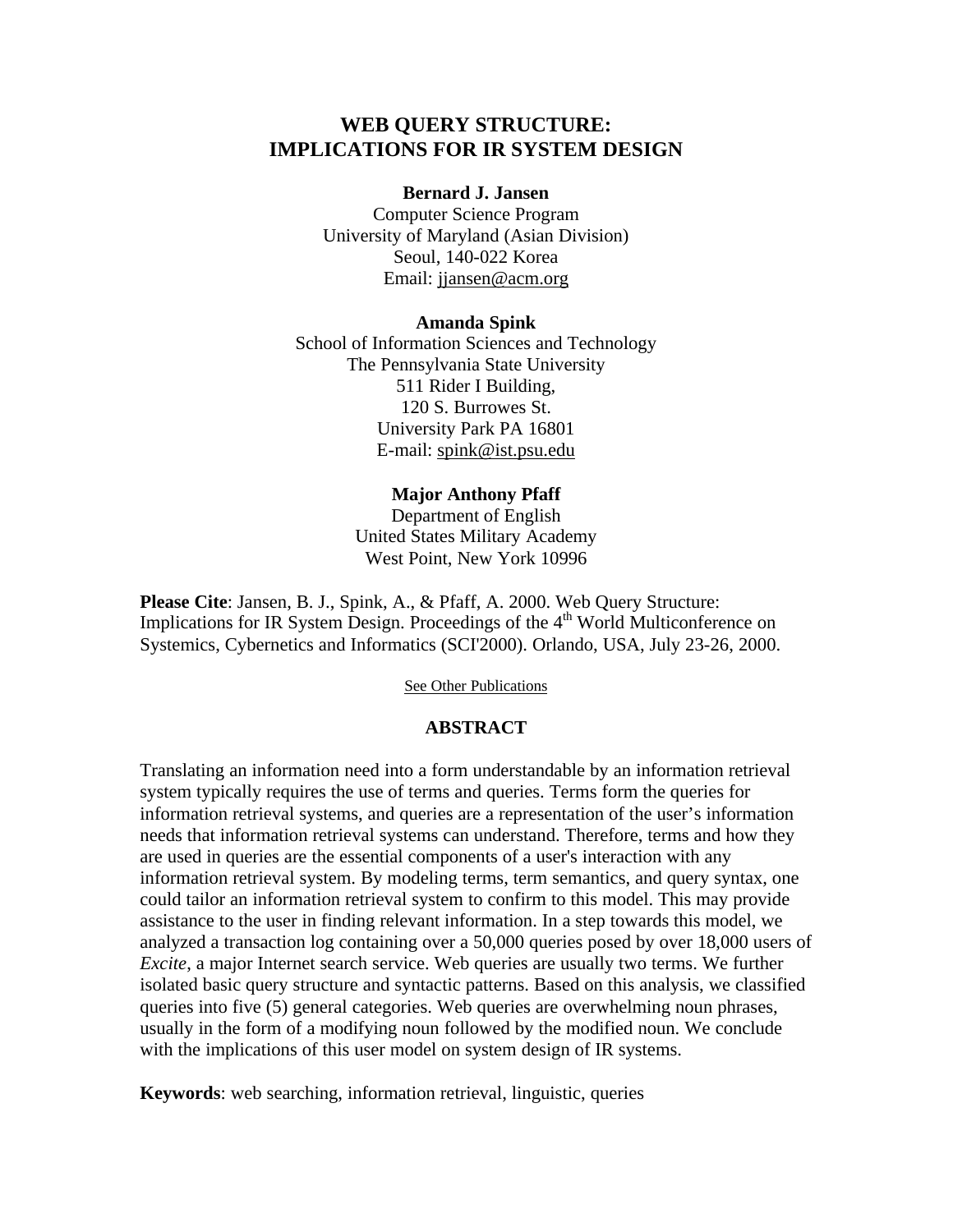## **INTRODUCTION**

Information retrieval (IR) and Web user modeling is a growing area of research as the realization has increased that the user must be considered part of the complete IR system (Brajnik 1987; Saracevic, Spink, and Wu 1997). Saracevic, Spink, and Wu (1997) reviewed the history and state of user modeling research in traditional IR systems. There is also a growing body of literature focusing on IR in the context of the Web (Jansen, Spink, & Saracevic, 2000; Jansen and Pooch (under review), Lawrence & Giles, 1998; Lynch, 1997). However, many Web studies have focused on user characteristics and empirical analysis of users' queries, with little attention to theory development or theory application.

In this study, we investigate the applicability of linguistic analysis of user Web queries for the improvement of IR and especially Web system. Users of such systems are natural language users. Knowing how natural language users structure their queries, in an attempt to model their information need, may reduce the gap between how a computer works and how the "typical user", (i.e., a user with limited knowledge about how an IR system works) thinks the system works. By analyzing the user queries for structure, syntax, and semantics, we may be able to develop strategies that will benefit future IR system design.

In pursuit of this line of investigation, we analyzed a transaction log from the *Excite* search engine, a major Web media company. This paper reports the methods, findings and results from a linguistic analysis of this corpus of queries from users of the *Excite* search engine.

### **EXCITE DATA CORPUS**

Founded in 1994, *Excite*, Inc. is a major Internet media public company that offers free Web searching and a variety of other services. The company and its services are described at its Web site [http://www.excite.com]. Only the search capabilities relevant to our results are summarized in this paper. *Excite* searches are based on the exact terms that a user enters in the query. Capitalization is disregarded, with the exception of logical commands AND, OR, and AND NOT. Stemming is not available. An online thesaurus and concept linking method called Intelligent Concept Extraction (ICE) is used, to find related terms in addition to terms entered. Search results are provided in a ranked relevance order. A number of advanced search features are available.

Focusing on a term level of analysis, we a term as: any unbroken string of characters (i.e. a series of characters with no space between any of the characters). The characters in terms included everything – letters, numbers, and symbols. Terms were words, abbreviations, numbers, symbols, URLs, and any combination thereof. We counted logical operators in capitals as terms, however, in a separate analysis we isolated them as commands, not terms.

Some general statistics about the data corpus are presented in Table 1.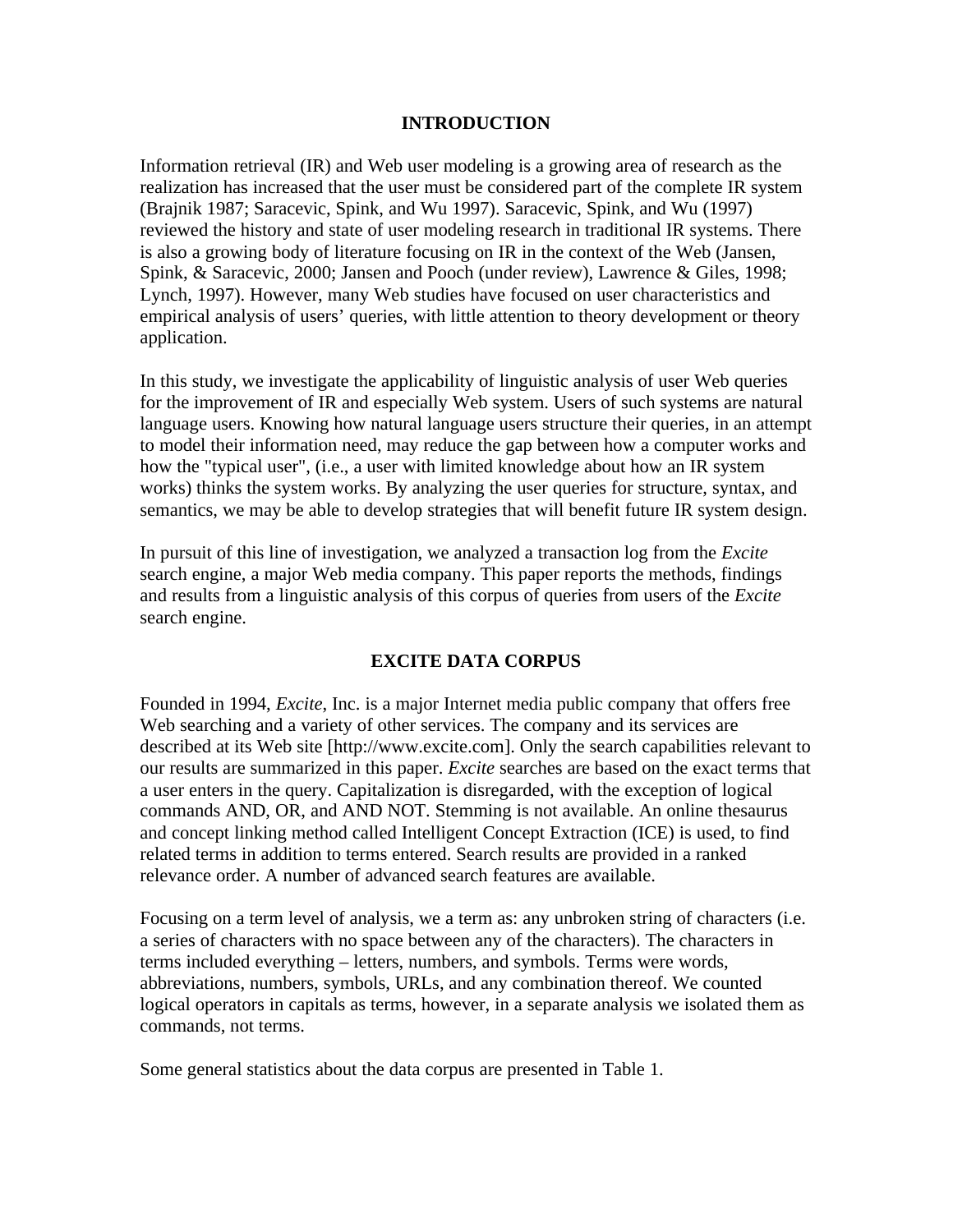| No. of $\parallel$<br>users | No. of<br>queries | Non-<br>unique<br>terms | <b>Mean of</b><br>terms           | Unique terms<br>with case<br>sensitive | Unique<br>terms<br>without case |
|-----------------------------|-------------------|-------------------------|-----------------------------------|----------------------------------------|---------------------------------|
|                             |                   |                         | <b>And Range</b>                  |                                        | sensitive                       |
|                             |                   |                         | $18,113$ 51,473 113,776 2.21 0-10 | 27,459                                 | 21,837                          |

Table 1. Numbers of users, queries, and terms

## **DATA ANALYSIS**

## Terms

There were 113,793 terms (all terms from all queries). After eliminating duplicate terms, there were 21,862 unique terms that were non-case sensitive (in other words, all upper cases are here reduced to lower case). In this distribution logical operators AND, OR, NOT were also treated as terms, because they were used not only as operators but also as conjunctions.

There were 74 terms (of the 21,837 unique terms) that occurred more than 100 times in all queries. On the other end of the spectrum**,** there were 9,790 terms that occurred only once. The 74 terms used 100 or more times had a frequency of 20,698 appearances as search terms in all queries. They represent 0.34 % of all unique terms, yet they account for 18.2 % of all 113,776 search terms in all queries. If we delete the 11 common terms that do not carry any content by themselves (*and, of, the, in, for, +, on, to, or, &, a*) that altogether had 9,121 occurrences, we are left with 63 subject terms that have a frequency of 11,577 occurrences – that is 0.29% of unique subject terms account for 10.3% of all terms in all queries.

On the other end of the distribution, the 9,790 terms that appeared only once amounted to 44.78% of all unique terms and 8.6% of all terms in all queries. The tail end of unique terms is very long and warrants in itself a linguistic investigation. However, we could find no comprehension studies of what terms, the distribution of those terms, the modification of those terms, etc. of Web queries. Out of the complete rank-frequencytable we took the top used terms i.e. those that appeared 100 times or more, as presented in Table 2.

| <b>Term</b>                            | <b>Frequency</b> | <b>Term</b> | $\ $ Frequency $\ $ | <b>Term</b>                  | Frequency |
|----------------------------------------|------------------|-------------|---------------------|------------------------------|-----------|
| And<br>(incl.<br>'AND',<br>$\&$ 'And') | 4828             | &           | 188                 | lestate                      | 123       |
| of                                     | 1266             | stories     | 186                 | $\vert$ magazine $\vert$ 123 |           |
| the                                    | 791              | $n***$      | 182                 | computer    $122$            |           |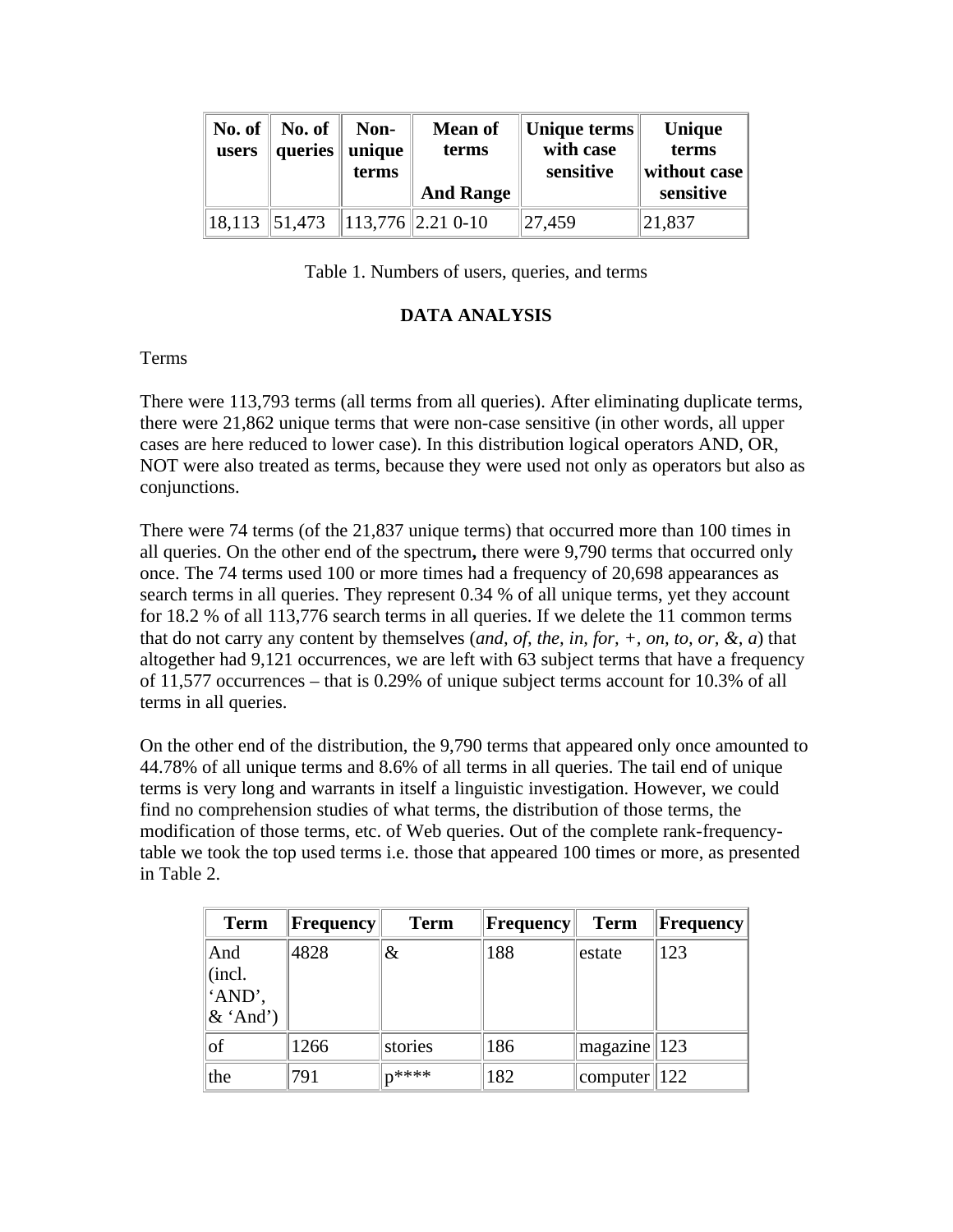| sex               | 763 | college     | 180         | news      | 121 |
|-------------------|-----|-------------|-------------|-----------|-----|
| nude              | 647 | naked       | 180         | texas     | 119 |
| free              | 610 | adult       | 179         | games     | 118 |
| in                | 593 | state       | 176         | war       | 117 |
| pictures          | 457 | big         | 170         | john      | 115 |
| for               | 340 | basketball  | 166         | de        | 113 |
| new               | 334 | men         | 163         | internet  | 111 |
| $^{+}$            | 330 | employment  | $\vert$ 157 | car       | 110 |
| university $ 291$ |     | school      | 156         | wrestling | 110 |
| women             | 262 | jobs        | 155         | high      | 109 |
| chat              | 256 | american    | 153         | company   | 108 |
| on                | 252 | real        | 153         | florida   | 108 |
| gay               | 234 | world       | 152         | business  | 107 |
| girls             | 223 | black       | 150         | service   | 106 |
| <b>XXX</b>        | 222 | porn        | 147         | video     | 105 |
| to                | 218 | photos      | 142         | anal      | 104 |
| <sub>or</sub>     | 213 | york        | 140         | erotic    | 104 |
| music             | 209 | A           | 132         | stock     | 102 |
| software          | 204 | Young       | 132         | art       | 101 |
| pics              | 202 | History     | 131         | city      | 100 |
| ncaa              | 201 | Page        | 131         | porno     | 100 |
| home              | 196 | Celebrities | 129         |           |     |

Table 2: Listing of Terms Occurring More Than 100 Times (\*\*\*\* = expletive).

## **LINGUISTIC ANALYSIS**

In English, the modifying term almost always precedes the term that it modifies, as in the query "red chair." Another example, the term "beautiful" is an adjective. When one hears it, one expects it to always precede the term it modifies. In fact, it would sound odd if an adjective went after the term it modifies, as in "women beautiful." However, this "odd sounding" phrase was an actual query from the data set.

Sometimes, it is not clear to what lexical category a term belongs. Consider the query "soccer team", which was also an actual query from the data set. Which term modifies which? The answer cannot be determined by looking at the form of the terms (as one could with the term "beautiful"), but only by where the terms are placed in the query. In English syntax, the modifying term precedes the term that is modified, we know that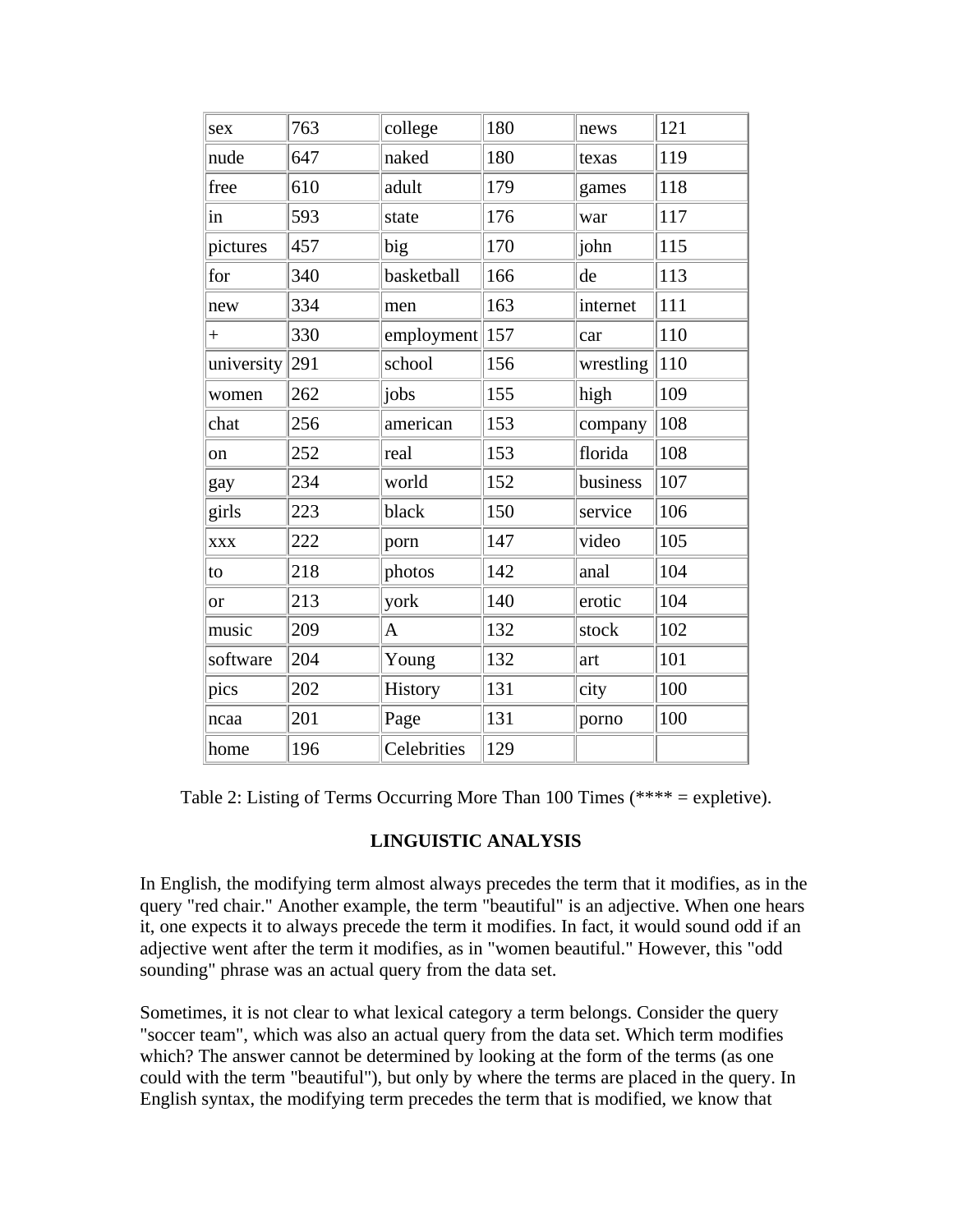"soccer" modifies "team." When a noun, like "soccer" modifies another noun (in this case "team") it becomes an attributive noun. In short, attributive nouns function like adjectives, but they do not have the form of an adjective. In this way, the syntax of the language projects onto the semantics of the expressions allowed by the syntax. With this simplified linguistic base, we now move to results of the lexical analysis.

# **LEXICAL ANALYSIS**

For the purposes of this preliminary work, we performed a lexical analysis of the first 511 queries from the data set. We examined the lexical patterns for individual queries as well as for entire sessions (i.e., the entire series of queries by a particular searcher). All the queries examined used English terms. While a complete analysis will require the examination of a much larger set, some interesting results emerged from this incipient analysis.

Generally, one can say that users do not apply the normal rules of English syntax in any coherent or consistent manner. This is in line with our expectations following our term analysis. Users rely on a variety of lexical patterns to "explain" (i.e., formulate the query) to the "computer" (i.e., the IR system) the information need, item, or topic they are trying to locate.

Even in those sessions where users perform multiple queries, the query patterns often vary widely and seldom conform to the rules of English syntax. From a linguistic point of view, there is no "language" to Web queries. A language must have rules of syntax that permit one to distinguish a well formed from an ill-formed query. There does not appear to be any such syntax with web queries.

While there did not seem to be any grammatical consistency to the queries, the syntax of the queries did fall into five categories. The five categories are listed below, followed by a discussion of each.

- Adjective and noun queries (where one term was modified and the others terms were doing the modifying).
- Complete and grammatically correct English sentences.
- Queries comprised of verbs or verbals.
- Random strings of terms of a variety of lexical categories but which seem to belong to the same category.
- Miscellaneous (i.e., URLs and email addresses).

# Adjective and Noun Phrase

This first category was by far the most represented, 458 of the 511 queries. Most of the queries in this category conformed to normal English syntax where the modified term (usually a noun is the last term in the query and the modifying term/s (usually an adjective) are to the left. Additionally, the least restrictive term was usually closest to the modified term and the most restrictive term modifier was farthest away.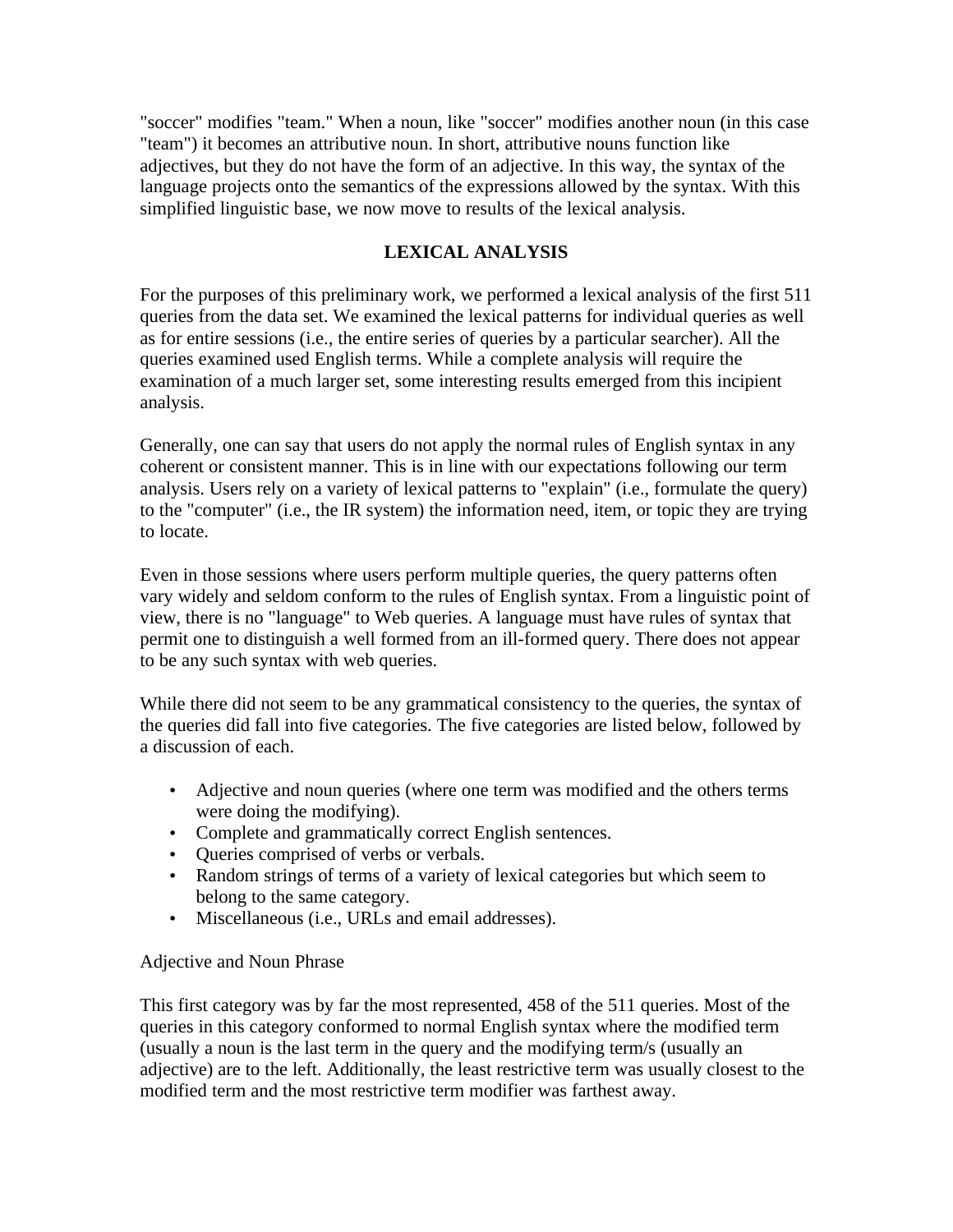For example, in the query "brazillian soccer teams" (sic), the terms "brazillian" and "soccer" modify the term "teams". The term "brazillian" is the more restrictive relative to the modifier "soccer." When a noun, like "soccer" modifies another noun (in this case "team") it becomes an attributive noun. In short, attributive nouns function like adjectives, but they do not have the form of an adjective.

In some cases, the term being modified came first, as in the query "women beautiful." In this case, the user begins with the broadest category and then seeks to modify it into a more specific category. This situation is analogous to a person shopping in a department store. The person goes to the shoe department, then to the running shoes, then to a particular brand of running shoe and so on.

## Grammatically Correct

In regards to the second category (14 of 511 queries), almost all queries of this type took the form of a question. Further, almost all took the form of a Wh-phrase. A Wh-phrase is an interrogative phrase that begins with words like what, where, when, how, why, which, and whose. A typical query of this type is: 'what is empty space in the universe composed of?' In nearly all of these sentences, the verb almost always had a two-place argument structure, which were usually theta marked as agent and theme or agent and location. This theta-marking pattern is also true of those few phrases that contained a verb.

Theta-marking is a way of delineating what kinds of words can be used as arguments for a particular verb. For instance, the verb *kill* has a two-place argument structure (e.g. The boy killed the deer). This is usually formally represented as Kbb, where K represents the predicate *kill* and the b represents the boy and the d represents the deer. But not just anything can go in those places.

For the verb *kill* one of the arguments must be something that can kill and the other something that can be killed. We can call the first the **agent** and the latter the **patient.** The thematic category limits the lexical category of possible responses. For example, in the case of an agent, it will almost always be a noun phrase such as, "The boy." This means that in the event a word can have more than one lexical category (for example, "play," it can be a verb as well as a noun). Knowing the theta-marking of a particular verb will determine which lexical category the word falls in.

Theta-marking also imparts some semantic information about the word. For example, an agent is almost always a noun phrase, and it also has to be something capable of causing an effect (in this example, death). Additionally, the patient must be something capable of receiving an effect (again, in this case, death).

## Verbal Phrase

This category (11 of 511 queries) was queries that contained verbs or verbals, which were not complete, grammatically correct English sentences. Verbals are nouns that have "ing"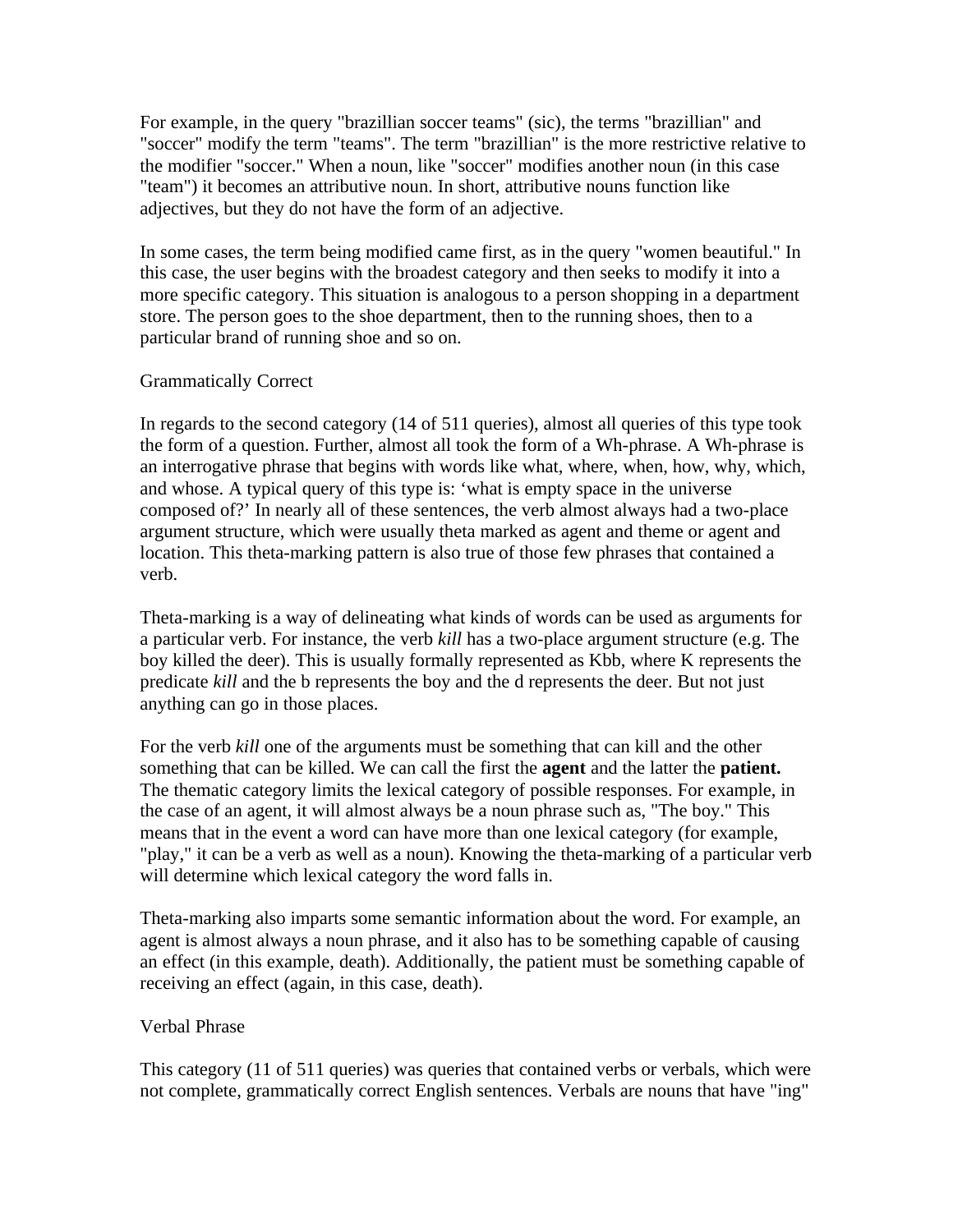added to them. Verbals function as participles and/or gerunds. Queries containing verbs were extremely underrepresented giving their abundance occurrence in normal English. The queries containing verbals outnumbered the queries containing verbs six (6) to five (5). In many cases, the verbals stood alone, making it impossible to determine if they were meant as gerunds or participles, (e.g. as with the query 'hunting').

Where it was possible to determine, we discovered that most verbals were gerunds. In this category more of the verbs (including the root verbs the verbals were created from) had a two-place argument structure, most of which were theta marked for agent and theme or agent and location. The ones that had only a one-place argument structure were theta marked as agent. A typical example of a verb query was "boy and wolf cried", and an example of a verbal phrase query was "flood plains flooding."

## Random Category

The fourth category (13 of 511 queries) contains those expressions that contained a series of words of varying lexical categories and which defied syntactical categorization. The query "'alicia silverstone' cutest crush batgirl babysitter clueless" serves as a good, and one of the few non-x-rated, examples of this particular pattern.

In these cases, it is not clear at all that the words are serving the syntactic capacity that one would expect from their position in the query. This query pattern does not conform to a standard, grammatically correct English sentence or phrase nor does it seem to conform to the first query pattern analyzed where one term is modified and the other terms do the modifying. So, while we can pick out the lexical categories of most of the words, that does not help make sense of the expression.

It is also significant that one cannot pick out the lexical category of all the words, for example: "crush." Since the expression does not conform to a standard English syntactical pattern one can not tell if the term is a noun (as in "I have a crush on her") or a verb (as in "I will crush you").

While there does not seem to be a syntactic account for the meaning of this query, there is a semantic one. The terms all seem to relate to a particular movie actress. A human, with the appropriate background, can identify this semantic relationship this because each one of the terms has something to do with the actress Alicia Silverstone, the movies she has made, or the roles that she has played.

## Miscellaneous

We have included in the miscellaneous category (15 of 511 queries) any query pattern represented less than ten (10) times. The most prevalent of these are queries concerning URLs, email addresses, and grammatically incorrect English phrases, most being proper names. Since this category is of little interest to a linguistic analysis, we will not include them in the discussion section.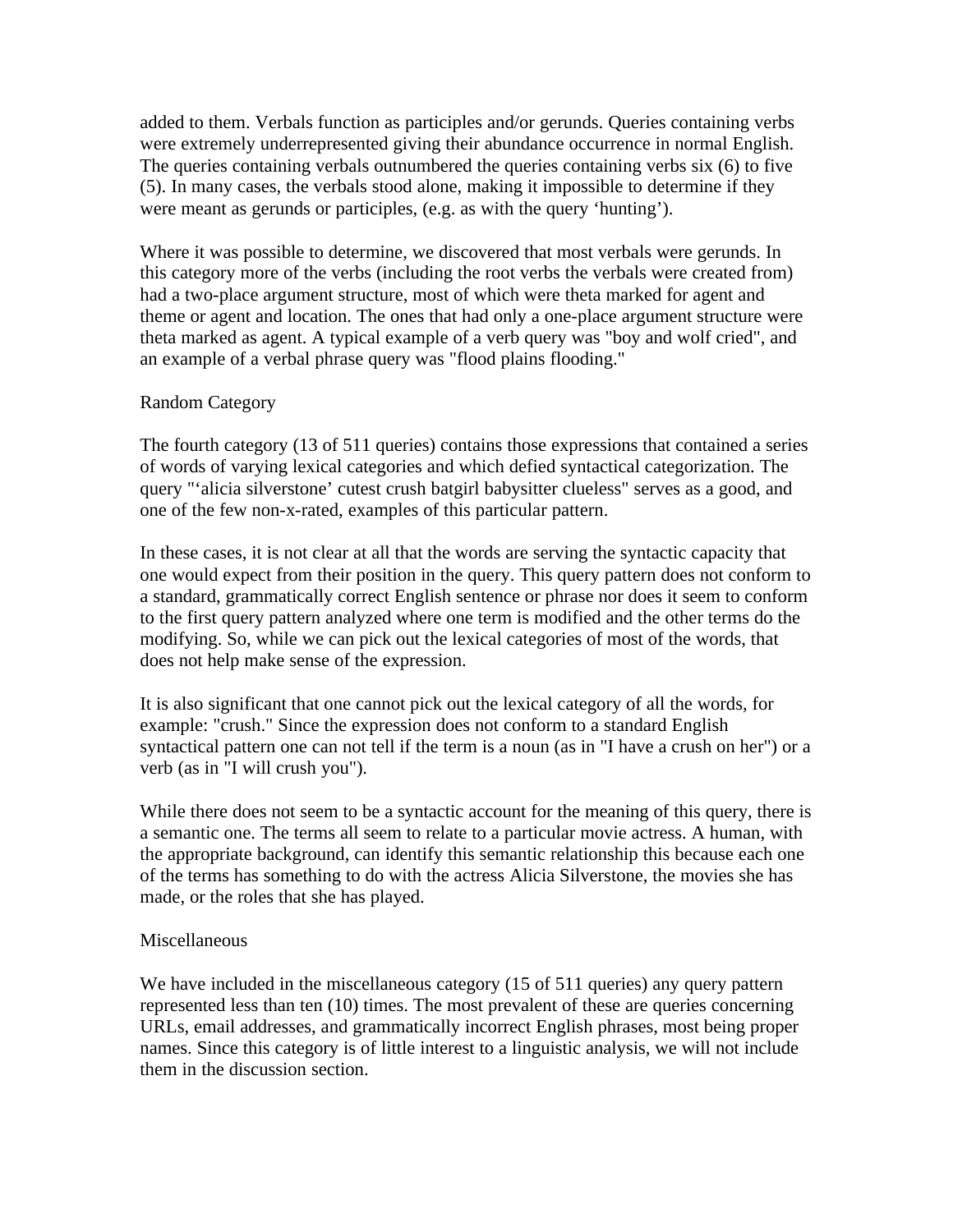## **IMPLICATIONS FOR SYSTEMS DESIGN**

Several aspects the findings have implications for system design in Web and possibly information retrieval in general. from the above discussion, at least three strategies for system design emerge for addressing the lack of syntax.

Web and IR Systems could "recognize" certain syntactical patterns like those described above. For example, let us look at the *Adjective and Noun Phrases*, where the modified word is last in the series and the modifying words precede it. While this is a simple pattern, it is rich in information. Just by its form, one knows which word contains the category of information the user is seeking, that is the last word in the query. One also knows, of the modifying words, which is most and which is the least restrictive, the first term. A computer can perform this simple evaluation and apply term weighting or suggest general indices of subjects,

In instances where there is a verb, the *Verbal Phrase* category, if the IR system can detect the theta-structure of the verb, it will "know" what kind of item to look for, even if the system cannot tell to what category the item belongs. This is case, the first term of the query could be given the most weight in a term weighting scheme.

For the Random Category, a thesaurus of terms based on some stored dictionary or perhaps collaborative thesaurus based on previous searches could suggest categories to the system. For example, if queries from previous users contained terms such as: "batgirl babysitter clueless" along with "alicia silverstone", the IR system could categorize these terms. In fact, this is similar to how the *Excite* on-line thesaurus works, except *Excite* uses these as terms to suggest to the users. Excite also selects the terms to offer based on the queries of other users.

## **CONCLUSION**

Web and IR systems currently model the user's information need via the query. However, most Web and traditional search IR engines follow a statistically query term and document term comparison. The premise of this analysis is that if one can correctly model the query, it would be a major step forward in correctly modeling a user's information need. Previous IR modeling has focused on the user – system discourse, not on the query. Is there a linguist component to IR research? Is there a linguistic identification for query structure? It appears that there is some basic syntactic structure to queries. User modeling should also into account the syntax and semantic of the query. Syntax can provide information on the meaning of query terms.

## **REFERENCES**

Brajnik, G., Guida, G., & Tasso, C. (1987). User Modeling in Intelligent Information Retrieval. *Information Processing and Management 23*, 305-320.